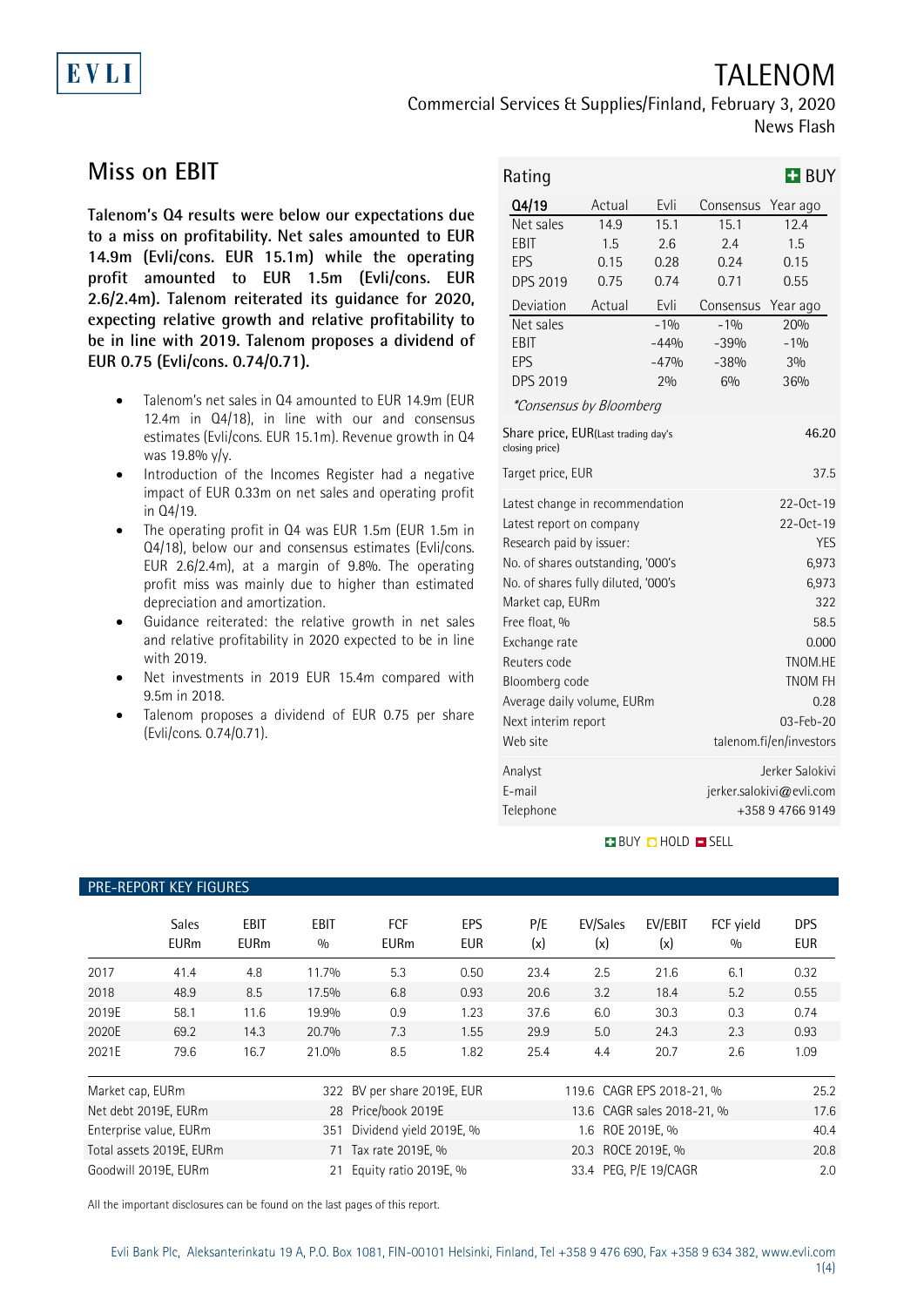#### Important Disclosures

Evli Research Partners Plc ("ERP") uses 12-month target prices. Target prices are defined by utilizing analytical techniques based on financial theory including (but not limited to) discounted cash flow analysis and comparative valuation. The selection of valuation methods depends on different circumstances. Target prices may be altered on the basis of new information coming to light in the underlying company or changes in interest rates, changes in foreign exchange rates, other securities prices or market indices or outlook for the aforementioned factors or other factors that may change the conditions of financial markets. Recommendations and changes by analysts are available at [Analysts' recommendations and ratings revisions](https://research.evli.com/JasperAllModels.action?authParam=key;461&authParam=x;G3rNagWrtf7K&authType=3).

Investment recommendations are defined as follows:

| Target price compared to share price | Recommendation                |  |  |
|--------------------------------------|-------------------------------|--|--|
| $<-10.06$                            | <b>SELL</b>                   |  |  |
| $-10 - (+10)$ %                      | H <sub>O</sub> I <sub>D</sub> |  |  |
| $> 10\%$                             | <b>BUY</b>                    |  |  |

ERP's investment recommendation of the analyzed company is updated at least 2 timer per year.



The graph above shows the distribution of ERP's recommendations of companies under coverage in 1st of February 2019. If recommendation is not given, it is not mentioned here.

#### Name(s) of the analyst(s): Salokivi

This research report has been prepared by Evli Research Partners Plc ("ERP" or "Evli Research"). ERP is a subsidiary of Evli Bank Plc. Production of the investment recommendation has been concluded on 22.10.2019, 8:55. This report has been published on 03.02.2020, 13:50.

None of the analysts contributing to this report, persons under their guardianship or corporations under their control have a position in the shares of the company or related securities.

The date and time for any price of financial instruments mentioned in the recommendation refer to the previous trading day's closing price(s) unless otherwise stated in the report.

Each analyst responsible for the content of this report assures that the expressed views accurately reflect the personal views of each analyst on the covered companies and securities. Each analyst assures that (s)he has not been, nor are or will be, receiving direct or indirect compensation related to the specific recommendations or views contained in this report.

Companies in the Evli Group, affiliates or staff of companies in the Evli Group, may perform services for, solicit business from, hold long or short positions in, or otherwise be interested in the investments (including derivatives) of any company mentioned in the publication or report.

Neither ERP nor any company within the Evli Group have managed or co-managed a public offering of the company's securities during the last 12 months prior to, received compensation for investment banking services from the company during the last 12 months prior to the publication of the research report.

ERP has signed an agreement with the issuer of the financial instruments mentioned in the recommendation, which includes production of research reports. This assignment has a limited economic and financial impact on ERP and/or Evli. Under the assignment ERP performs services including, but not limited to, arranging investor meetings or –events, investor relations communication advisory and production of research material.

ERP or another company within the Evli Group does not have an agreement with the company to perform market making or liquidity providing services.

For the prevention and avoidance of conflicts of interests with respect to this report, there is an information barrier (Chinese wall) between Investment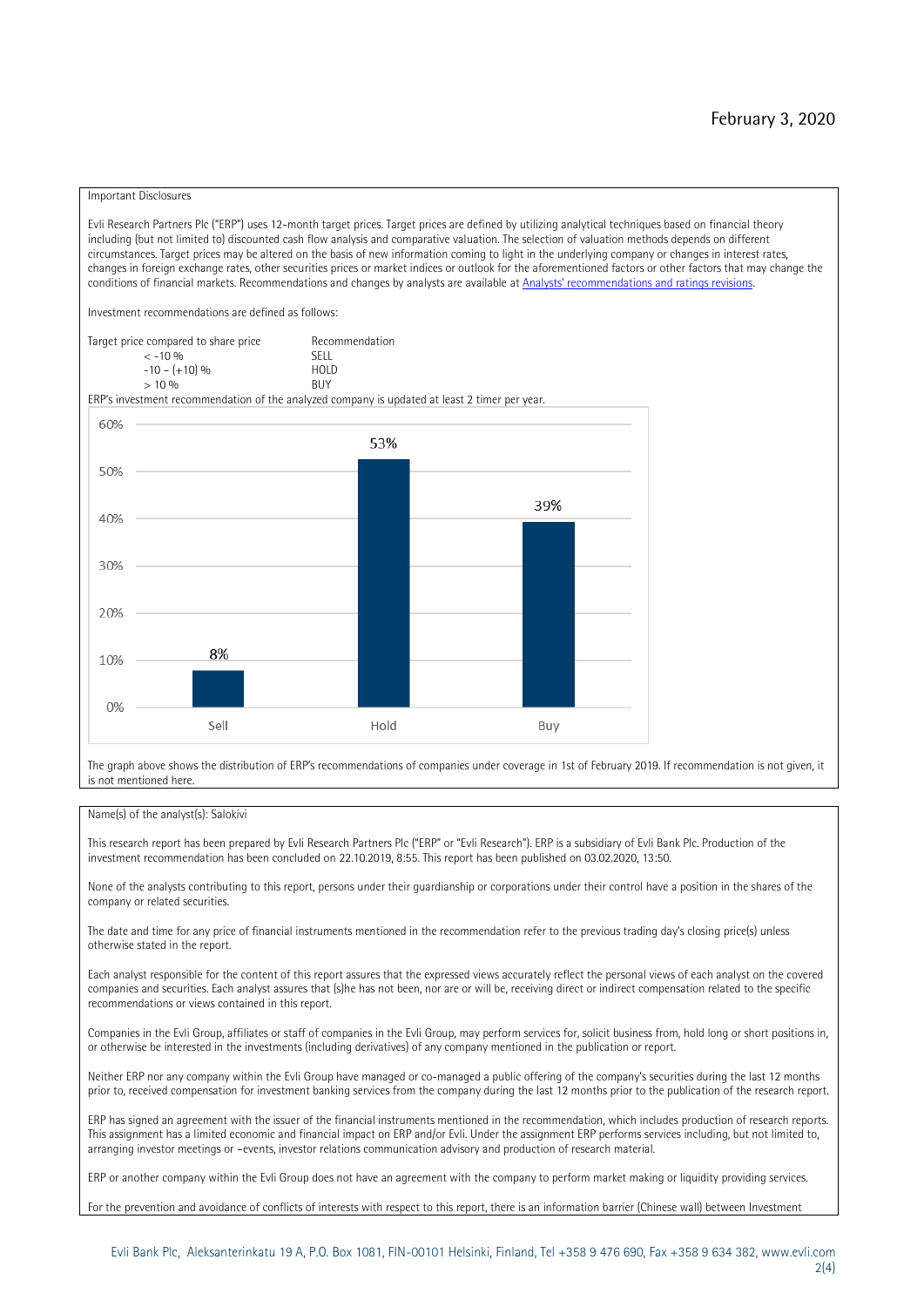Research and Corporate Finance units concerning unpublished investment banking services to the company. The remuneration of the analyst(s) is not tied directly or indirectly to investment banking transactions or other services performed by Evli Bank Plc or any company within Evli Group.

This report has been disclosed to the company prior to its dissemination. The company has not made any amendments to its contents. Selected portions of the report were provided to the company for fact checking purposes only.

This report is provided and intended for informational purposes only and may not be used or considered under any circumstances as an offer to sell or buy any securities or as advice to trade any securities.

This report is based on sources ERP considers to be correct and reliable. The sources include information providers Reuters and Bloomberg, stock-exchange releases from the companies and other company news, Statistics Finland and articles in newspapers and magazines. However, ERP does not guarantee the materialization, correctness, accuracy or completeness of the information, opinions, estimates or forecasts expressed or implied in the report. In addition, circumstantial changes may have an influence on opinions and estimates presented in this report. The opinions and estimates presented are valid at the moment of their publication and they can be changed without a separate announcement. Neither ERP nor any company within the Evli Group are responsible for amending, correcting or updating any information, opinions or estimates contained in this report. Neither ERP nor any company within the Evli Group will compensate any direct or consequential loss caused by or derived from the use of the information represented in this publication.

All information published in this report is for the original recipient's private and internal use only. ERP reserves all rights to the report. No part of this publication may be reproduced or transmitted in any form or by any means, electronic, mechanical, photocopying, recording or otherwise, or stored in any retrieval system of any nature, without the written permission of ERP.

This report or its copy may not be published or distributed in Australia, Canada, Hong Kong, Japan, New Zealand, Singapore or South Africa. The publication or distribution of this report in certain other jurisdictions may also be restricted by law. Persons into whose possession this report comes are required to inform themselves about and to observe any such restrictions.

Evli Bank Plc is not registered as a broker-dealer with the U. S. Securities and Exchange Commission ("SEC"), and it and its analysts are not subject to SEC rules on securities analysts' certification as to the currency of their views reflected in the research report. Evli Bank is not a member of the Financial Industry Regulatory Authority ("FINRA"). It and its securities analysts are not subject to FINRA's rules on Communications with the Public and Research Analysts and Research Reports and the attendant requirements for fairness, balance and disclosure of potential conflicts of interest. This research report is only being offered in U.S. by Auerbach Grayson & Company, LLC (Auerbach Grayson) to Major U.S. Institutional Investors and is not available to, and should not be used by, any U.S. person or entity that is not a Major U.S. Institutional Investor. Auerbach Grayson is a broker-dealer registered with the U.S. Securities and Exchange Commission and is a member of the FINRA. U.S. entities seeking more information about any of the issuers or securities discussed in this report should contact Auerbach Grayson. The securities of non-U.S. issuers may not be registered with or subject to SEC reporting and other requirements.

ERP is not a supervised entity but its parent company Evli Bank Plc is supervised by the Finnish Financial Supervision Authority.